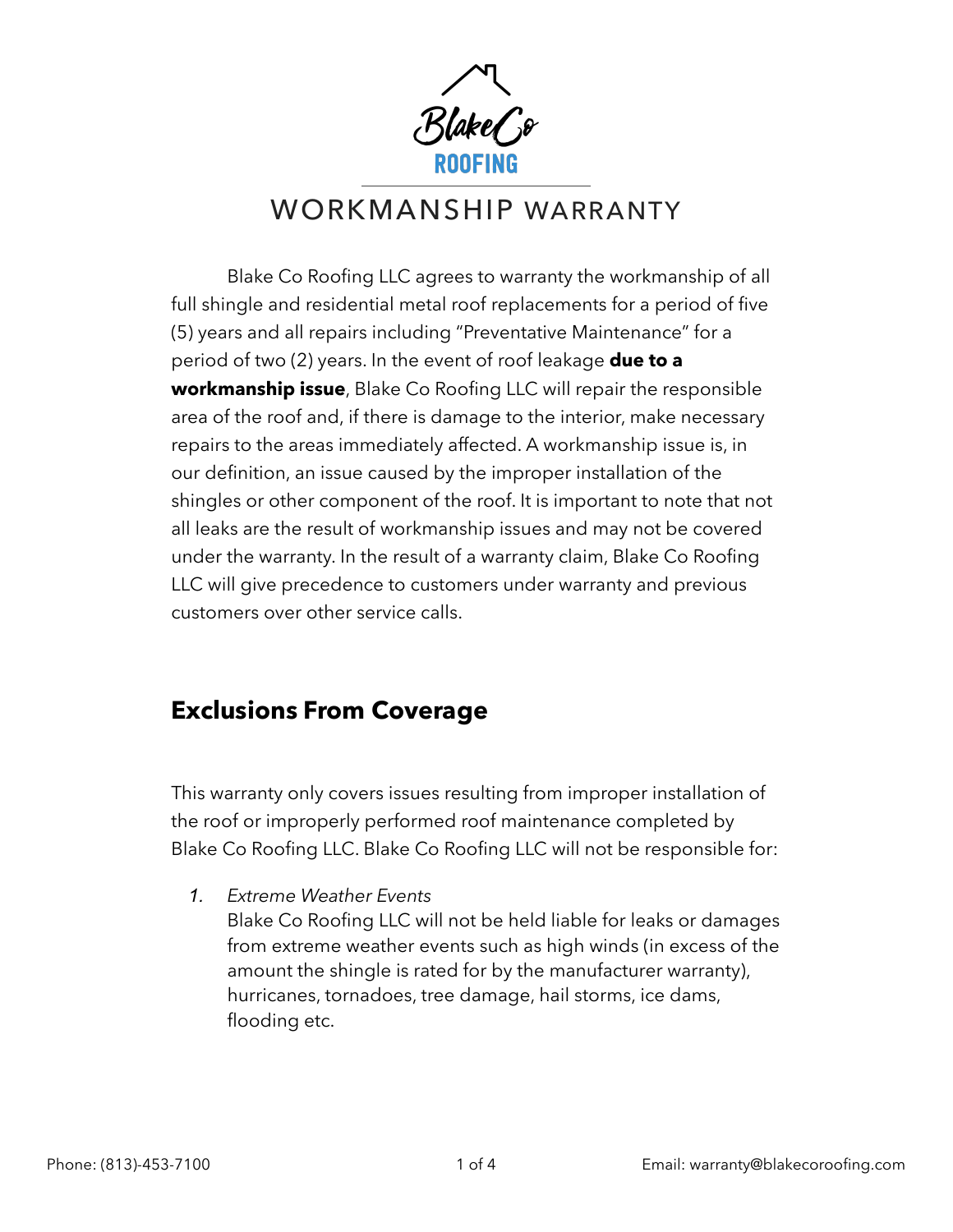

## *2. Failure of Other Systems*

Blake Co Roofing LLC will not be held responsible for the failure of other items on and related to the roof including gutter back ups and skylight leakage (unless the skylight was installed by our company and is still within the workmanship warranty period).

## *3. Work By Other Contractors*

Blake Co Roofing LLC will not be held responsible for leaks as the result of work performed by other contractors including, but not limited to faulty installation of gutter guards, carpentry work, HVAC work to units on the roof, and satellite dish installation, etc.

#### *4. Material Defects*

Blake Co Roofing LLC will not be held responsible for defects in materials used on the roof. All such claims would be made under the material warranty from the manufacturer.

#### *5. Neglect*

Blake Co Roofing LLC will not be held responsible for major interior damages that are the result of issues that were not reported in a timely fashion. Please report all issues immediately to Blake Co Roofing LLC at (813) 453-7100 or at warranty@blakecoroofing.com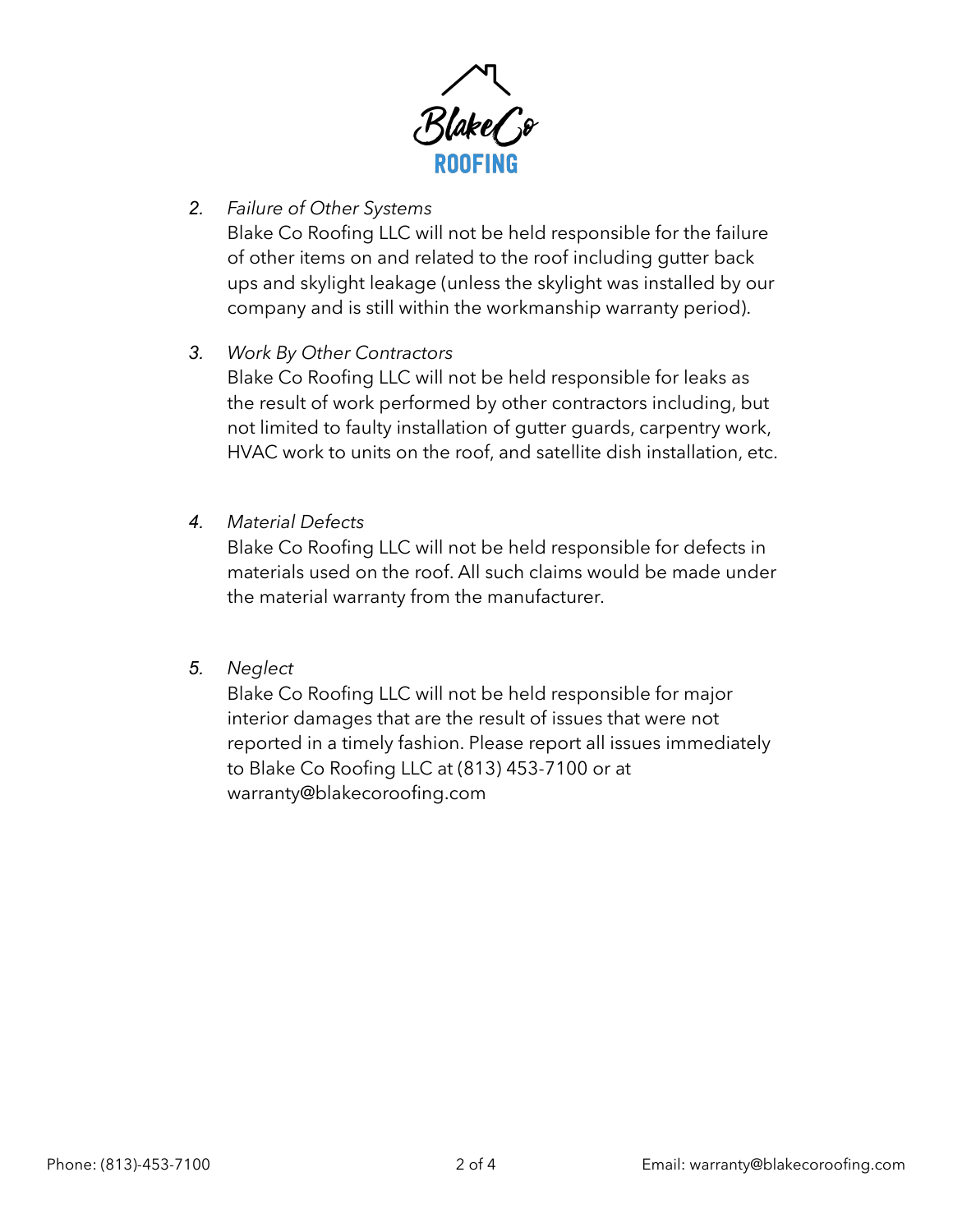

In an effort to make service as good as possible we request the following:

- *1. Please ensure that all cars are removed from the driveway prior to the crew arriving to commence work. Our crews begin work between 8:30-9:30 each morning, contingent upon weather.*
- *2. Depending on the day the job is done and the time the job is completed, it may be necessary to leave the dump trailer overnight.*
- *3. For the safety of our workers and your pets, please make sure that all pets remain inside or away from the house as the roof is being installed and/or repaired.*
- *4. Please make sure that the lawn is cut short prior to the installation of the roof. Long grass may affect the ability of our magnets to pick up roofing nails during the cleanup process.*
- *5. Please make sure that power is available for our crew to use. If an outlet is not available outside, please make sure an extension cord is available if you must leave during the day. Our crews routinely need power to cut ridge vent and replace damaged decking.*
- *6. Whenever possible, we will deliver the material the day prior to the installation. In these instances, please check the color on the*